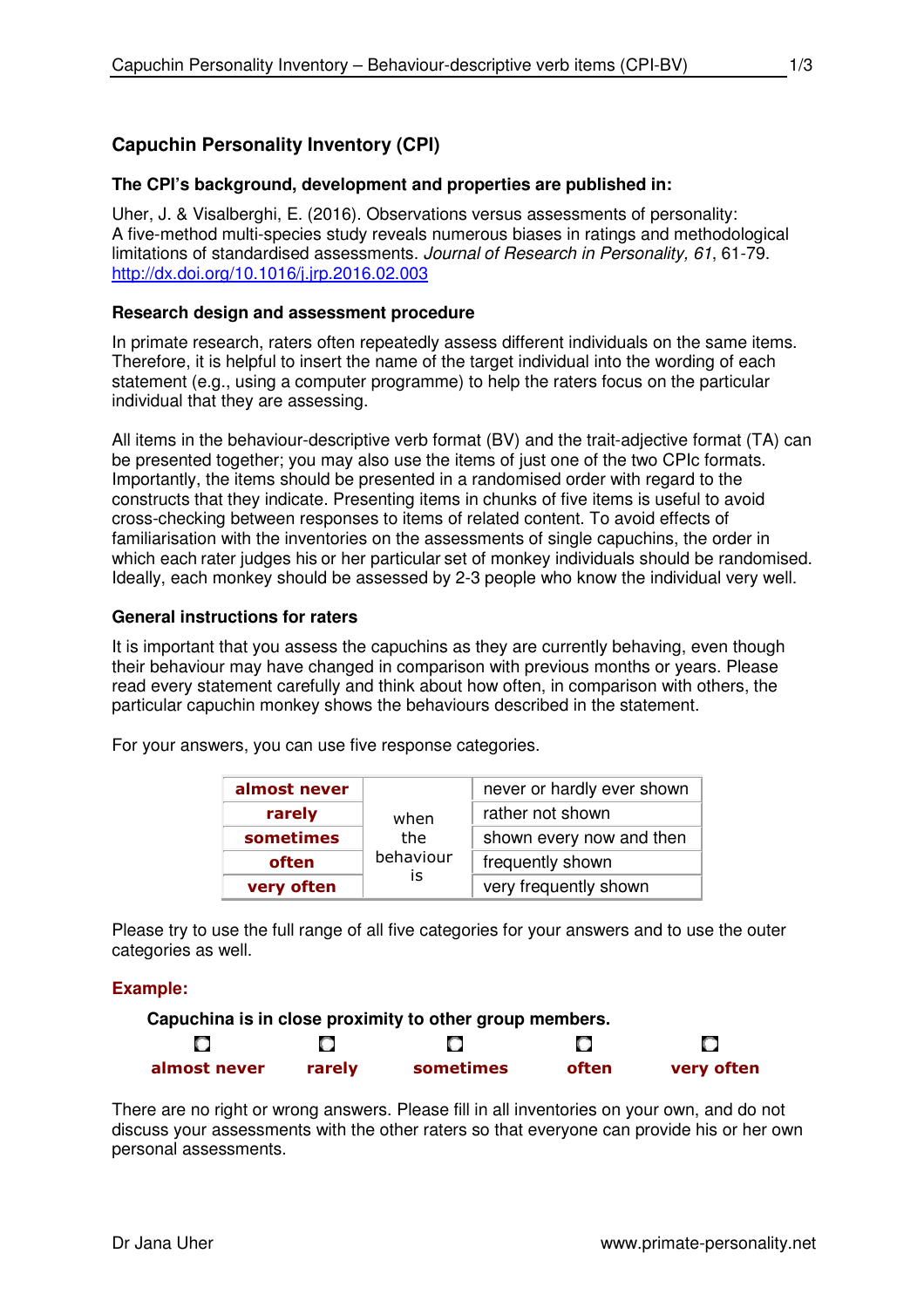| <b>Behaviour-Descriptive Verb Items (BV)</b> |                                                                                                                                       |                 | Inter-rater Temporal<br>reliability <b>b</b> reliability <sup>c</sup> |          |      |
|----------------------------------------------|---------------------------------------------------------------------------------------------------------------------------------------|-----------------|-----------------------------------------------------------------------|----------|------|
|                                              | Item code Complete item statements                                                                                                    | <b>ICC ICC</b>  |                                                                       | $r_{tt}$ | p    |
|                                              |                                                                                                                                       | $(3,k)$ $(3,1)$ |                                                                       |          |      |
| AGCPB1                                       | Name starts agonistic interactions in the group by                                                                                    | .810            | .630                                                                  | .90      | .000 |
| AHCPB1                                       | threatening and/or chasing other group members.<br>When somebody stays in front of the cage, Name                                     |                 | .790 .620 .68                                                         |          | .000 |
|                                              | jumps at the grate and may also try to grab that                                                                                      |                 |                                                                       |          |      |
|                                              | person.                                                                                                                               |                 |                                                                       |          |      |
| ARCPB1                                       | When there are unusual noises outside the cage,                                                                                       |                 | .480 .220 .36                                                         |          | .063 |
|                                              | Name starts pacing and/or scratching.                                                                                                 |                 |                                                                       |          |      |
| ARCPB2                                       | When awaiting the feeding, Name paces restlessly<br>and/or scratches him/herself.                                                     |                 | .290 .200 .58                                                         |          | .002 |
| AXCPB1                                       | In social conflict situations, Name screams quickly and<br>flees from others.                                                         |                 | .790 .590 .80                                                         |          | .000 |
| AXCPB2                                       | 32. A40 Azme keeps a distance from unknown objects/persons .650 .440                                                                  |                 |                                                                       |          | .109 |
|                                              | and/or avoids uncertain situations.                                                                                                   |                 |                                                                       |          |      |
| COCPB1                                       | In the group, Name starts conflicts over food or<br>foraging places with others.                                                      |                 | .730.510.89                                                           |          | .000 |
| COCPB2                                       | Name displaces others that are being groomed by                                                                                       |                 | .730 .520 .65                                                         |          | .000 |
|                                              | others or that are huddling together with a social                                                                                    |                 |                                                                       |          |      |
|                                              | partner.                                                                                                                              |                 |                                                                       |          |      |
| CRCPB1                                       | In his/her activities, Name involves several objects.                                                                                 |                 | .610 .400 .80                                                         |          | .000 |
| <b>CUCPB1</b>                                | Name explores new, potentially edible materials by<br>sniffing, touching and/or mouthing them.                                        |                 | .350 .290 .80                                                         |          | .000 |
| CUCPB2                                       | Name readily explores changes in the environment.                                                                                     |                 | <b>73.</b> 370. 480.                                                  |          | .000 |
| DICPB1*                                      | Name can focus long on activities that take effort and<br>time.                                                                       |                 | .630 .410 .47                                                         |          | .013 |
| DOCPB1                                       | In the group, Name occupies the best places for<br>foraging and resting.                                                              |                 | .870 .720 .92                                                         |          | .000 |
|                                              | DOCPB2* Even from a distance, Name makes way for others                                                                               |                 | .820 .660 .89                                                         |          | .000 |
|                                              | and/or avoids others that are approaching.                                                                                            |                 |                                                                       |          |      |
| FOCPB1                                       | During the day, Name spends much time searching for .520 .310 .74<br>food and eating.                                                 |                 |                                                                       |          | .000 |
|                                              | FOCPB2 When there is food, Name is quickly on the spot.                                                                               |                 | <b>74.</b> 160. 190.                                                  |          | .000 |
|                                              | GRCPB1 Name sits close together with other members of the<br>group.                                                                   |                 | .770 .590 .81                                                         |          | .000 |
|                                              | GRCPB2* During the day, Name spends much time on his/her<br>own.                                                                      |                 | .640 .420 .75                                                         |          | .000 |
| IMCPB1                                       | When Name does not get his/her food or reward<br>immediately, he/she quickly bangs against the mesh or<br>tries to get it forcefully. |                 | .740 .540 .77                                                         |          | .000 |
| PACPB1                                       | During the day, Name constantly moves around in the<br>enclosure.                                                                     |                 | .540 .340 .82                                                         |          | .000 |
| PACPB2*                                      | During the day, Name takes rests.                                                                                                     |                 | .400 170 .31                                                          |          | .119 |
| PECPB1                                       | When trying to obtain food that is scattered or difficult                                                                             |                 | <b>83.</b> 190. 260.                                                  |          | .000 |
|                                              | to get, Name can spend a considerable amount of                                                                                       |                 |                                                                       |          |      |
|                                              | time and effort uninterrupted in this activity.                                                                                       |                 |                                                                       |          |      |
| PLCPB1                                       | Name plays with materials and/or objects in his/her<br>environment on his/her own.                                                    |                 | .820 .650 .77                                                         |          | .000 |
| PLCPB <sub>2</sub>                           | Name engages in rough-and-tumble play or play<br>chases with his/her group members.                                                   |                 | .890.750.77                                                           |          | .000 |